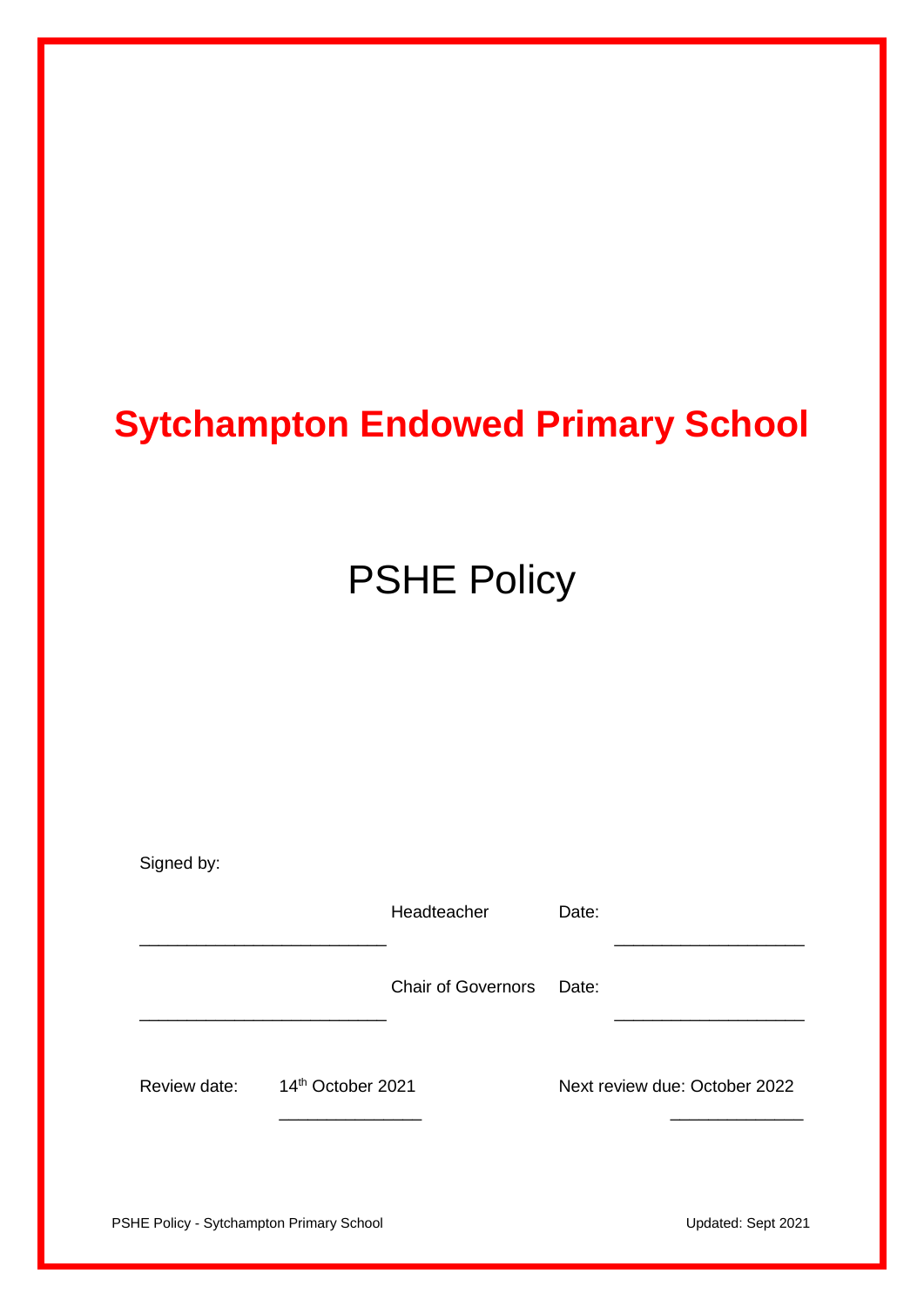PSHE Policy - Sytchampton Primary School **Contract Contract Contract Contract Contract Contract Contract Contract Contract Contract Contract Contract Contract Contract Contract Contract Contract Contract Contract Contract**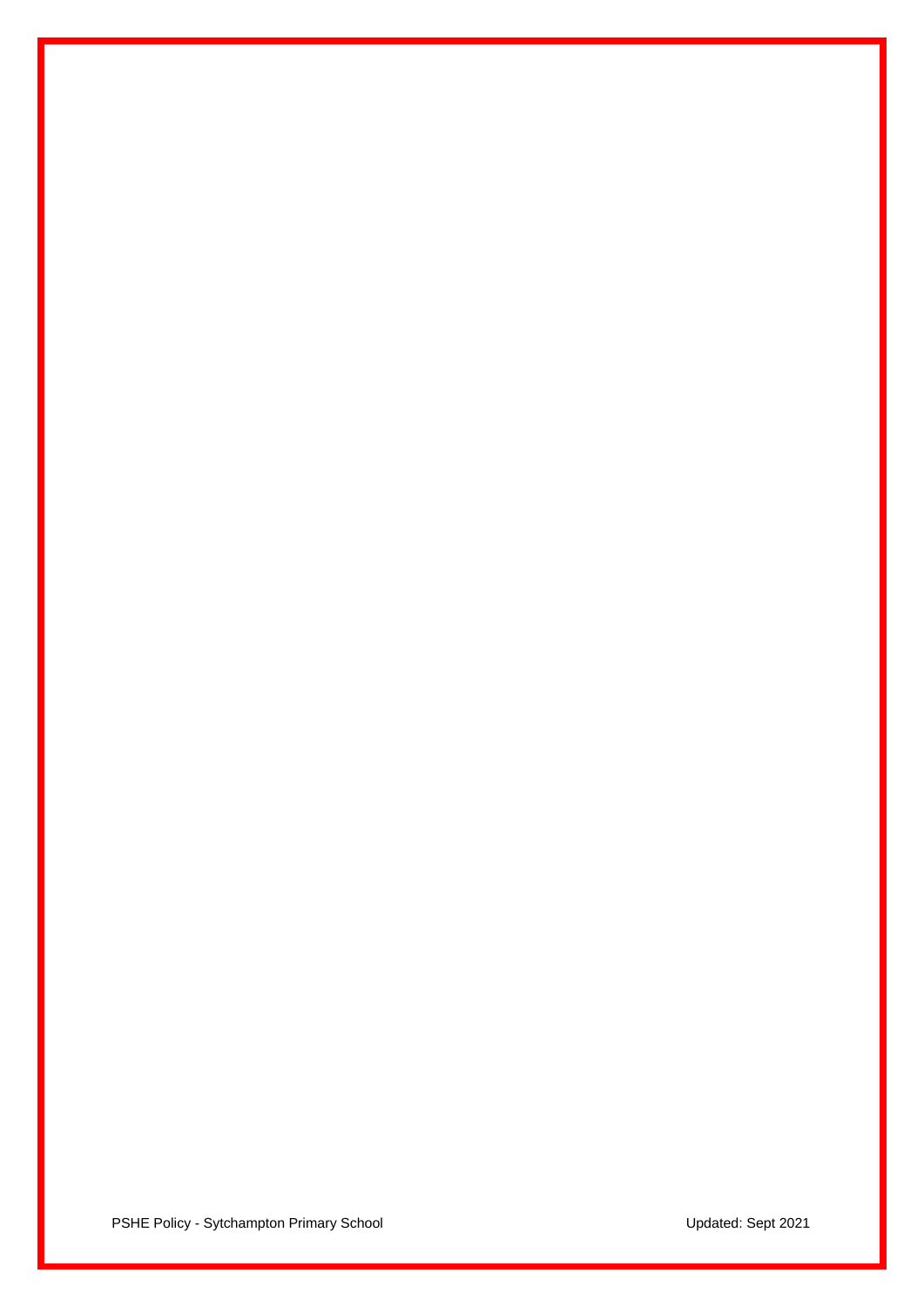### **The Importance of PSHE**

Our personal, social and health education (PSHE) programme promotes children's personal, social and economic development, as well as their health and wellbeing. It helps to give children the knowledge, skills and understanding they need to lead confident, healthy, independent lives and to become informed, active, responsible citizens.

At Sytchampton, children's wellbeing, happiness and safety are our first priority, and PSHE is a key vehicle through which we share this with children. We regard PSHE as an important, integral component of the whole curriculum; it is central to our approach and at the core of our ethos.

Our PSHE curriculum is broad and balanced, ensuring that it:

 $\Box$  Promotes the spiritual, moral, cultural, mental and physical development of our children and of society;

 $\Box$  Prepares our children for the opportunities, responsibilities and experiences they already face and for adult life;

 $\Box$  Provides information about keeping healthy and safe, emotionally and physically and online;

 $\Box$  Encourages our children to understand how all actions have consequences and how they can make informed choices to help themselves, others and the environment.

#### **Aims**

- Valuing families and different family structures
- Creating and maintain positive friendships
- Developing safe and respectful relationships
- Understand the changes that take place during puberty
- Promoting good health (including dental health) and carrying out first aid
- Learning to make independent choices and not to be influenced by others
- Operating safely in a digital world

#### **Organisation / Provision**

PSHE is delivered within a whole school approach which includes:

- Dedicated, weekly curriculum time
- Wellbeing Champions
- Teaching PSHE through and in other subjects/curriculum areas
- Circle Time
- Specialised assemblies
- PSHE activities and school events e.g. Anti-Bullying Week
- Pastoral care and guidance
- Visiting speakers